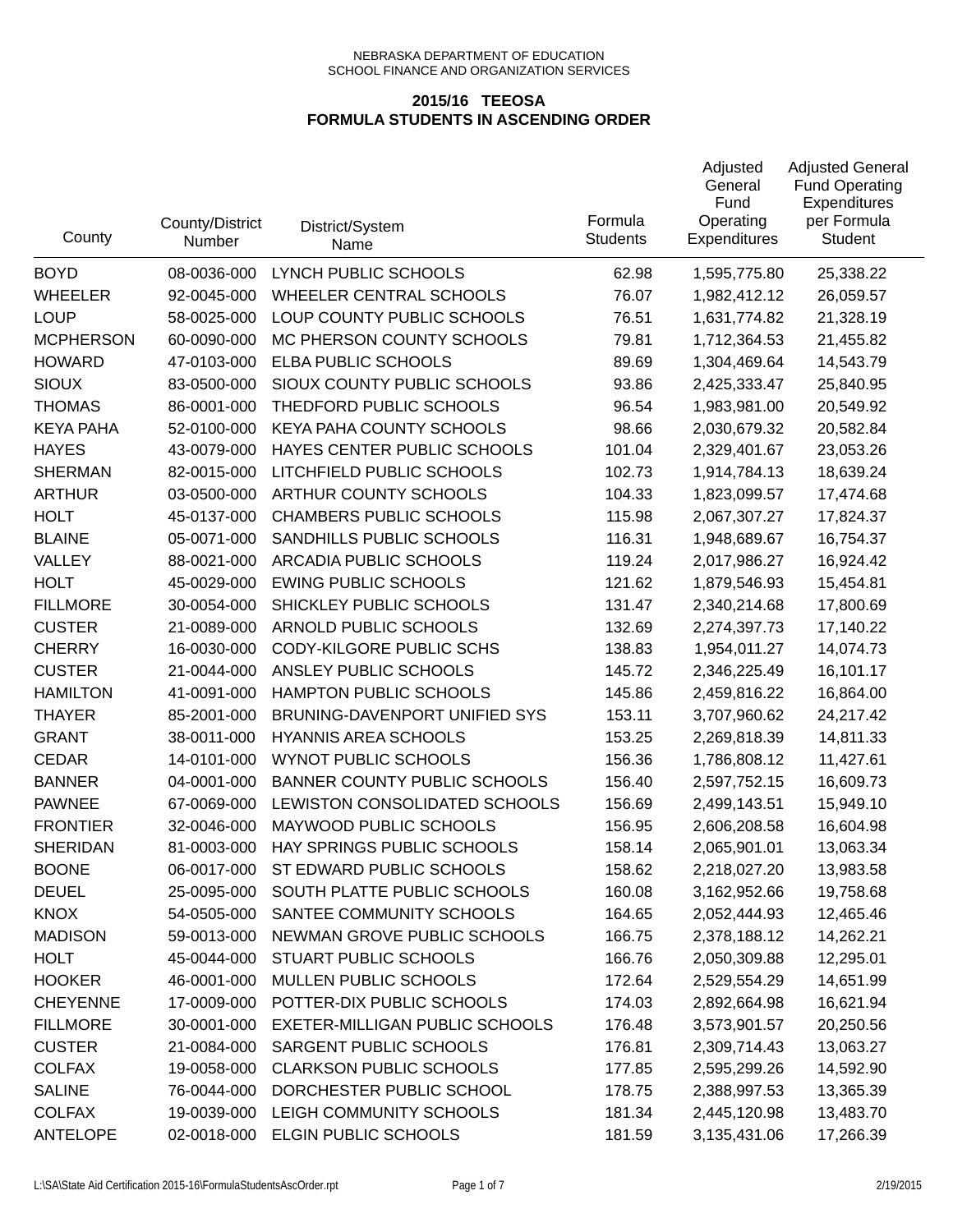| County              | County/District<br>Number | District/System<br>Name             | Formula<br><b>Students</b> | Adjusted<br>General<br>Fund<br>Operating<br><b>Expenditures</b> | <b>Adjusted General</b><br><b>Fund Operating</b><br>Expenditures<br>per Formula<br><b>Student</b> |
|---------------------|---------------------------|-------------------------------------|----------------------------|-----------------------------------------------------------------|---------------------------------------------------------------------------------------------------|
| <b>KNOX</b>         | 54-0501-000               | NIOBRARA PUBLIC SCHOOLS             | 184.25                     | 2,392,777.02                                                    | 12,986.42                                                                                         |
| <b>DODGE</b>        | 27-0062-000               | SCRIBNER-SNYDER COMMUNITY SCHS      | 190.72                     | 3,066,436.00                                                    | 16,078.43                                                                                         |
| <b>PHELPS</b>       | 69-0055-000               | LOOMIS PUBLIC SCHOOLS               | 191.59                     | 3,037,843.23                                                    | 15,855.79                                                                                         |
| <b>CHASE</b>        | 15-0536-000               | WAUNETA-PALISADE PUBLIC SCHS        | 192.48                     | 2,731,212.77                                                    | 14,189.42                                                                                         |
| <b>DAWSON</b>       | 24-0101-000               | SUMNER-EDDYVILLE-MILLER SCHS        | 192.76                     | 2,489,729.94                                                    | 12,916.52                                                                                         |
| <b>CUSTER</b>       | 21-0180-000               | CALLAWAY PUBLIC SCHOOLS             | 193.71                     | 2,371,917.40                                                    | 12,244.50                                                                                         |
| <b>WAYNE</b>        | 90-0595-000               | WINSIDE PUBLIC SCHOOLS              | 194.10                     | 2,854,554.07                                                    | 14,706.49                                                                                         |
| <b>LINCOLN</b>      | 56-0565-000               | <b>WALLACE PUBLIC SCH DIST 65 R</b> | 194.41                     | 2,864,176.99                                                    | 14,732.31                                                                                         |
| <b>HAMILTON</b>     | 41-0002-000               | <b>GILTNER PUBLIC SCHOOLS</b>       | 198.78                     | 2,354,852.42                                                    | 11,846.66                                                                                         |
| <b>ROCK</b>         | 75-0100-000               | ROCK COUNTY PUBLIC SCHOOLS          | 198.97                     | 2,796,378.05                                                    | 14,054.28                                                                                         |
| <b>FRONTIER</b>     | 32-0095-000               | EUSTIS-FARNAM PUBLIC SCHOOLS        | 199.10                     | 2,614,059.78                                                    | 13,129.33                                                                                         |
| <b>ADAMS</b>        | 01-0123-000               | SILVER LAKE PUBLIC SCHOOLS          | 199.91                     | 3,637,970.92                                                    | 18,198.28                                                                                         |
| <b>FRONTIER</b>     | 32-0125-000               | MEDICINE VALLEY PUBLIC SCHOOLS      | 200.85                     | 2,909,425.94                                                    | 14,485.64                                                                                         |
| <b>JOHNSON</b>      | 49-0033-000               | STERLING PUBLIC SCHOOLS             | 202.92                     | 2,316,141.25                                                    | 11,414.29                                                                                         |
| <b>LOGAN</b>        | 57-0501-000               | STAPLETON PUBLIC SCHOOLS            | 203.71                     | 2,389,108.76                                                    | 11,728.16                                                                                         |
| <b>LINCOLN</b>      | 56-0006-000               | <b>BRADY PUBLIC SCHOOLS</b>         | 205.74                     | 2,377,989.70                                                    | 11,558.41                                                                                         |
| <b>DIXON</b>        | 26-0070-000               | ALLEN CONSOLIDATED SCHOOLS          | 206.40                     | 2,399,747.52                                                    | 11,626.89                                                                                         |
| <b>BOONE</b>        | 06-0075-000               | RIVERSIDE PUBLIC SCHOOLS            | 207.42                     | 3,909,099.40                                                    | 18,845.85                                                                                         |
| <b>SCOTTS BLUFF</b> | 79-0002-000               | MINATARE PUBLIC SCHOOLS             | 207.63                     | 2,375,273.08                                                    | 11,439.89                                                                                         |
| <b>KEARNEY</b>      | 50-0001-000               | WILCOX-HILDRETH PUBLIC SCHOOLS      | 207.97                     | 3,961,991.04                                                    | 19,051.15                                                                                         |
| <b>KEITH</b>        | 51-0006-000               | PAXTON CONSOLIDATED SCHOOLS         | 210.01                     | 2,901,964.73                                                    | 13,818.38                                                                                         |
| <b>DAWES</b>        | 23-0071-000               | <b>CRAWFORD PUBLIC SCHOOLS</b>      | 210.92                     | 2,947,379.22                                                    | 13,973.72                                                                                         |
| <b>GOSPER</b>       | 37-0030-000               | ELWOOD PUBLIC SCHOOLS               | 211.48                     | 2,950,149.99                                                    | 13,949.95                                                                                         |
| <b>JEFFERSON</b>    | 48-0303-000               | MERIDIAN PUBLIC SCHOOLS             | 211.98                     | 2,739,799.52                                                    | 12,925.02                                                                                         |
| <b>CHEYENNE</b>     | 17-0003-000               | LEYTON PUBLIC SCHOOLS               | 213.12                     | 3,044,678.85                                                    | 14,286.03                                                                                         |
| <b>PIERCE</b>       | 70-0542-000               | OSMOND COMMUNITY SCHOOLS            | 215.88                     | 2,723,618.15                                                    | 12,616.27                                                                                         |
| <b>KNOX</b>         | 54-0576-000               | <b>WAUSA PUBLIC SCHOOLS</b>         | 220.91                     | 2,625,500.62                                                    | 11,884.88                                                                                         |
| <b>BURT</b>         | 11-0020-000               | LYONS-DECATUR NORTHEAST SCHS        | 221.90                     | 3,176,723.93                                                    | 14,316.20                                                                                         |
| <b>LINCOLN</b>      | 56-0007-000               | MAXWELL PUBLIC SCHOOLS              | 226.25                     | 3,022,090.80                                                    | 13,357.54                                                                                         |
| <b>WEBSTER</b>      | 91-0002-000               | RED CLOUD COMMUNITY SCHOOLS         | 226.69                     | 3,070,839.87                                                    | 13,546.18                                                                                         |
| <b>DEUEL</b>        | 25-0025-000               | <b>CREEK VALLEY SCHOOLS</b>         | 226.82                     | 3,779,561.39                                                    | 16,663.34                                                                                         |
| <b>COLFAX</b>       | 19-0070-000               | HOWELLS-DODGE CONSOLIDATED SCH      | 230.66                     | 3,225,948.63                                                    | 13,985.74                                                                                         |
| <b>GARDEN</b>       | 35-0001-000               | <b>GARDEN COUNTY SCHOOLS</b>        | 230.69                     | 3,175,189.44                                                    | 13,764.12                                                                                         |
| <b>CEDAR</b>        | 14-0045-000               | RANDOLPH PUBLIC SCHOOLS             | 231.40                     | 3,276,612.46                                                    | 14,160.00                                                                                         |
| <b>THAYER</b>       | 85-0060-000               | DESHLER PUBLIC SCHOOLS              | 233.02                     | 3,172,427.80                                                    | 13,614.58                                                                                         |
| <b>SALINE</b>       | 76-0068-000               | FRIEND PUBLIC SCHOOLS               | 241.04                     | 3,566,100.88                                                    | 14,794.83                                                                                         |
| <b>CUSTER</b>       | 21-0015-000               | ANSELMO-MERNA PUBLIC SCHOOLS        | 243.11                     | 3,078,586.03                                                    | 12,663.40                                                                                         |
| <b>POLK</b>         | 72-0019-000               | OSCEOLA PUBLIC SCHOOLS              | 245.30                     | 3,215,762.71                                                    | 13,109.42                                                                                         |
| <b>CUMING</b>       | 20-0020-000               | BANCROFT-ROSALIE COMM SCHOOLS       | 245.42                     | 2,778,689.68                                                    | 11,321.97                                                                                         |
| <b>KNOX</b>         | 54-0586-000               | BLOOMFIELD COMMUNITY SCHOOLS        | 246.05                     | 2,751,177.50                                                    | 11,181.51                                                                                         |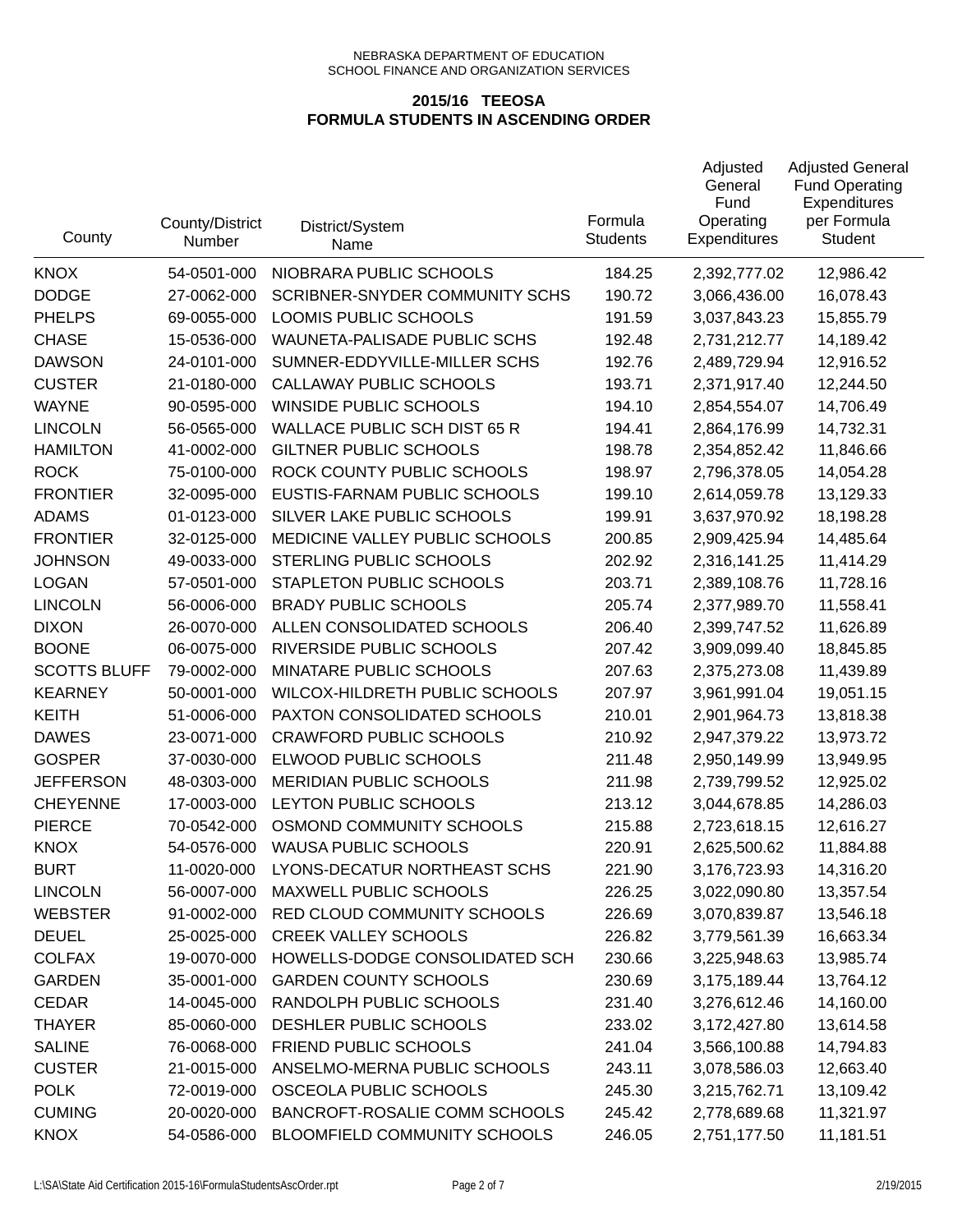| County              | County/District<br>Number | District/System<br>Name               | Formula<br><b>Students</b> | Adjusted<br>General<br>Fund<br>Operating<br><b>Expenditures</b> | <b>Adjusted General</b><br><b>Fund Operating</b><br>Expenditures<br>per Formula<br><b>Student</b> |
|---------------------|---------------------------|---------------------------------------|----------------------------|-----------------------------------------------------------------|---------------------------------------------------------------------------------------------------|
| <b>DIXON</b>        | 26-0561-000               | EMERSON-HUBBARD PUBLIC SCHOOLS        | 246.52                     | 3,661,995.74                                                    | 14,854.73                                                                                         |
| <b>SAUNDERS</b>     | 78-0107-000               | CEDAR BLUFFS PUBLIC SCHOOLS           | 248.03                     | 2,930,508.71                                                    | 11,815.36                                                                                         |
| <b>POLK</b>         | 72-0075-000               | HIGH PLAINS COMMUNITY SCHOOLS         | 249.54                     | 3,946,524.45                                                    | 15,815.32                                                                                         |
| GAGE                | 34-0100-000               | DILLER-ODELL PUBLIC SCHOOLS           | 249.96                     | 3,478,885.20                                                    | 13,917.98                                                                                         |
| <b>ADAMS</b>        | 01-0003-000               | <b>KENESAW PUBLIC SCHOOLS</b>         | 250.40                     | 2,940,319.31                                                    | 11,742.47                                                                                         |
| <b>SAUNDERS</b>     | 78-0072-000               | <b>MEAD PUBLIC SCHOOLS</b>            | 250.97                     | 3,066,055.14                                                    | 12,216.94                                                                                         |
| <b>BUFFALO</b>      | 10-0105-000               | PLEASANTON PUBLIC SCHOOLS             | 253.50                     | 2,560,660.55                                                    | 10,101.16                                                                                         |
| <b>PLATTE</b>       | 71-0067-000               | HUMPHREY PUBLIC SCHOOLS               | 254.11                     | 3,013,203.15                                                    | 11,857.86                                                                                         |
| <b>KEARNEY</b>      | 50-0501-000               | AXTELL COMMUNITY SCHOOLS              | 254.27                     | 3,042,875.78                                                    | 11,967.08                                                                                         |
| <b>BOYD</b>         | 08-0050-000               | WEST BOYD SCHOOL DISTRICT             | 255.11                     | 3,128,484.52                                                    | 12,263.41                                                                                         |
| <b>PHELPS</b>       | 69-0054-000               | BERTRAND PUBLIC SCHOOLS               | 256.09                     | 3,206,821.34                                                    | 12,522.05                                                                                         |
| <b>MERRICK</b>      | 61-0049-000               | PALMER PUBLIC SCHOOLS                 | 263.05                     | 2,842,113.34                                                    | 10,804.57                                                                                         |
| <b>GREELEY</b>      | 39-0060-000               | CENTRAL VALLEY PUBLIC SCHOOLS         | 265.05                     | 4,671,936.95                                                    | 17,626.36                                                                                         |
| <b>YORK</b>         | 93-0083-000               | MC COOL JUNCTION PUBLIC SCHS          | 266.63                     | 2,895,106.14                                                    | 10,857.98                                                                                         |
| <b>HARLAN</b>       | 42-0002-000               | ALMA PUBLIC SCHOOLS                   | 271.74                     | 3,073,990.12                                                    | 11,312.13                                                                                         |
| <b>RED WILLOW</b>   | 73-0179-000               | SOUTHWEST PUBLIC SCHOOLS              | 278.28                     | 4,097,839.80                                                    | 14,725.44                                                                                         |
| <b>NEMAHA</b>       | 64-0023-000               | JOHNSON-BROCK PUBLIC SCHOOLS          | 278.42                     | 2,840,581.48                                                    | 10,202.69                                                                                         |
| <b>BUFFALO</b>      | 10-0019-000               | SHELTON PUBLIC SCHOOLS                | 283.42                     | 3,427,170.41                                                    | 12,092.21                                                                                         |
| <b>FRANKLIN</b>     | 31-0506-000               | <b>FRANKLIN PUBLIC SCHOOLS</b>        | 285.33                     | 3,818,592.62                                                    | 13,382.97                                                                                         |
| <b>PAWNEE</b>       | 67-0001-000               | PAWNEE CITY PUBLIC SCHOOLS            | 285.37                     | 3,211,156.99                                                    | 11,252.67                                                                                         |
| <b>HITCHCOCK</b>    | 44-0070-000               | HITCHCOCK CO SCH SYSTEM               | 285.89                     | 3,199,559.07                                                    | 11,191.46                                                                                         |
| <b>SHERMAN</b>      | 82-0001-000               | LOUP CITY PUBLIC SCHOOLS              | 291.97                     | 3,754,749.98                                                    | 12,860.01                                                                                         |
| <b>CLAY</b>         | 18-0011-000               | HARVARD PUBLIC SCHOOLS                | 295.00                     | 3,242,680.76                                                    | 10,992.14                                                                                         |
| <b>DAWSON</b>       | 24-0004-000               | <b>OVERTON PUBLIC SCHOOLS</b>         | 297.01                     | 3,014,711.40                                                    | 10,150.30                                                                                         |
| <b>FURNAS</b>       | 33-0018-000               | ARAPAHOE PUBLIC SCHOOLS               | 299.01                     | 3,046,744.13                                                    | 10,189.30                                                                                         |
| <b>MADISON</b>      | 59-0080-000               | ELKHORN VALLEY SCHOOLS                | 302.24                     | 3,871,527.00                                                    | 12,809.51                                                                                         |
| <b>BUTLER</b>       | 12-0502-000               | <b>EAST BUTLER PUBLIC SCHOOLS</b>     | 303.12                     | 4,481,103.30                                                    | 14,783.25                                                                                         |
| CEDAR               | 14-0008-000               | HARTINGTON NEWCASTLE PUBLIC SC        | 306.01                     | 4,881,714.78                                                    | 15,952.68                                                                                         |
| <b>NANCE</b>        | 63-0001-000               | <b>FULLERTON PUBLIC SCHOOLS</b>       | 306.27                     | 3,559,305.49                                                    | 11,621.59                                                                                         |
| <b>PIERCE</b>       | 70-0005-000               | PLAINVIEW PUBLIC SCHOOLS              | 308.51                     | 3,996,345.52                                                    | 12,953.75                                                                                         |
| <b>YORK</b>         | 93-0096-000               | HEARTLAND COMMUNITY SCHOOLS           | 308.90                     | 4,202,144.45                                                    | 13,603.72                                                                                         |
| <b>KNOX</b>         | 54-0013-000               | <b>CREIGHTON COMMUNITY PUBLIC SCH</b> | 309.33                     | 3,958,878.32                                                    | 12,798.11                                                                                         |
| <b>THURSTON</b>     | 87-0001-000               | PENDER PUBLIC SCHOOLS                 | 311.79                     | 3,824,788.75                                                    | 12,267.33                                                                                         |
| <b>WEBSTER</b>      | 91-0074-000               | BLUE HILL PUBLIC SCHOOLS              | 313.07                     | 3,818,375.40                                                    | 12,196.46                                                                                         |
| <b>BUFFALO</b>      | 10-0009-000               | ELM CREEK PUBLIC SCHOOLS              | 315.05                     | 3,510,035.12                                                    | 11,141.04                                                                                         |
| <b>SCOTTS BLUFF</b> | 79-0011-000               | MORRILL PUBLIC SCHOOLS                | 315.43                     | 4,353,941.52                                                    | 13,803.31                                                                                         |
| <b>KNOX</b>         | 54-0096-000               | <b>CROFTON COMMUNITY SCHOOLS</b>      | 320.61                     | 3,967,472.37                                                    | 12,374.74                                                                                         |
| <b>FURNAS</b>       | 33-0021-000               | <b>CAMBRIDGE PUBLIC SCHOOLS</b>       | 324.53                     | 4,248,358.72                                                    | 13,090.96                                                                                         |
| CASS                | 13-0022-000               | WEEPING WATER PUBLIC SCHOOLS          | 325.70                     | 4,070,102.95                                                    | 12,496.53                                                                                         |
| <b>GARFIELD</b>     | 36-0100-000               | <b>BURWELL PUBLIC SCHOOLS</b>         | 329.55                     | 3,776,931.40                                                    | 11,460.92                                                                                         |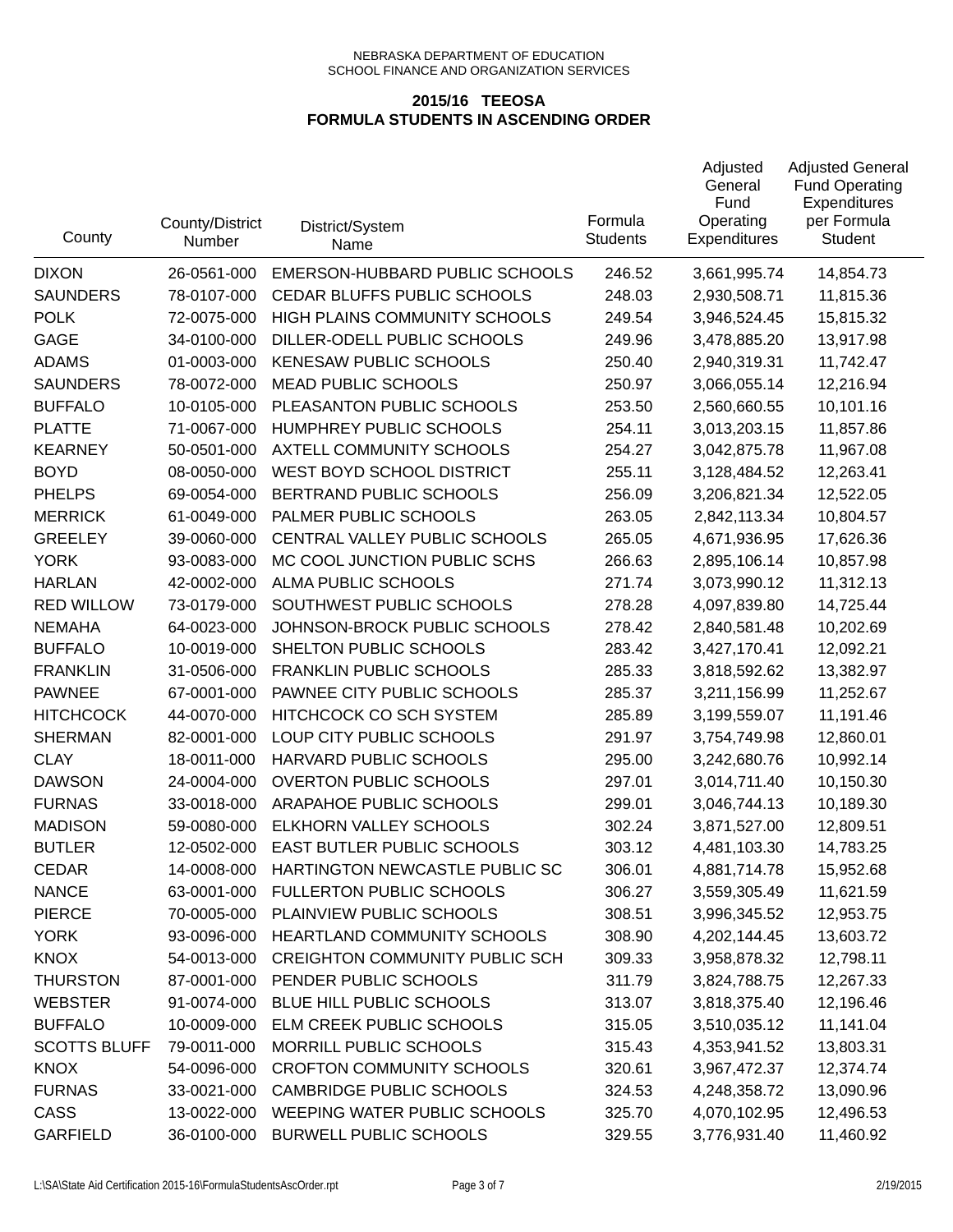| County            | County/District<br>Number | District/System<br>Name               | Formula<br><b>Students</b> | Adjusted<br>General<br>Fund<br>Operating<br><b>Expenditures</b> | <b>Adjusted General</b><br><b>Fund Operating</b><br>Expenditures<br>per Formula<br><b>Student</b> |
|-------------------|---------------------------|---------------------------------------|----------------------------|-----------------------------------------------------------------|---------------------------------------------------------------------------------------------------|
| <b>DUNDY</b>      | 29-0117-000               | DUNDY CO STRATTON PUBLIC SCHS         | 330.96                     | 4,084,141.87                                                    | 12,340.37                                                                                         |
| <b>LINCOLN</b>    | 56-0055-000               | SUTHERLAND PUBLIC SCHOOLS             | 333.96                     | 3,817,879.14                                                    | 11,432.06                                                                                         |
| <b>BUFFALO</b>    | 10-0119-000               | AMHERST PUBLIC SCHOOLS                | 337.82                     | 2,703,868.04                                                    | 8,003.75                                                                                          |
| <b>JEFFERSON</b>  | 48-0300-000               | TRI COUNTY PUBLIC SCHOOLS             | 350.90                     | 4,879,436.22                                                    | 13,905.37                                                                                         |
| <b>POLK</b>       | 72-0032-000               | SHELBY - RISING CITY PUBLIC SC        | 355.80                     | 5,011,319.86                                                    | 14,084.76                                                                                         |
| <b>RICHARDSON</b> | 74-0070-000               | HUMBOLDT TABLE ROCK STEINAUER         | 356.44                     | 5,368,578.34                                                    | 15,061.69                                                                                         |
| <b>POLK</b>       | 72-0015-000               | <b>CROSS COUNTY COMMUNITY SCHOOLS</b> | 357.25                     | 4,332,238.96                                                    | 12,126.72                                                                                         |
| <b>ANTELOPE</b>   | 02-0009-000               | NELIGH-OAKDALE SCHOOLS                | 358.48                     | 4,272,271.17                                                    | 11,917.88                                                                                         |
| <b>HOLT</b>       | 45-0239-000               | WEST HOLT PUBLIC SCHOOLS              | 379.42                     | 4,562,263.35                                                    | 12,024.43                                                                                         |
| <b>CLAY</b>       | 18-0002-000               | <b>SUTTON PUBLIC SCHOOLS</b>          | 380.86                     | 4,477,355.47                                                    | 11,755.88                                                                                         |
| <b>BOX BUTTE</b>  | 07-0010-000               | HEMINGFORD PUBLIC SCHOOLS             | 386.30                     | 4,922,862.49                                                    | 12,743.77                                                                                         |
| <b>THURSTON</b>   | 87-0013-000               | <b>WALTHILL PUBLIC SCHOOLS</b>        | 390.47                     | 2,979,166.82                                                    | 7,629.61                                                                                          |
| <b>PERKINS</b>    | 68-0020-000               | PERKINS COUNTY SCHOOLS                | 391.35                     | 5,136,179.36                                                    | 13,124.41                                                                                         |
| <b>THAYER</b>     | 85-0070-000               | THAYER CENTRAL COMMUNITY SCHS         | 392.46                     | 5,053,328.63                                                    | 12,875.91                                                                                         |
| <b>CASS</b>       | 13-0097-000               | ELMWOOD-MURDOCK PUBLIC SCHOOLS        | 393.42                     | 4,508,241.55                                                    | 11,459.00                                                                                         |
| <b>MADISON</b>    | 59-0005-000               | BATTLE CREEK PUBLIC SCHOOLS           | 395.14                     | 4,850,048.18                                                    | 12,274.33                                                                                         |
| <b>GAGE</b>       | 34-0001-000               | SOUTHERN SCHOOL DIST 1                | 396.45                     | 4,671,076.51                                                    | 11,782.18                                                                                         |
| <b>DAKOTA</b>     | 22-0031-000               | HOMER COMMUNITY SCHOOLS               | 398.92                     | 4,443,357.52                                                    | 11,138.53                                                                                         |
| <b>MORRILL</b>    | 62-0021-000               | <b>BAYARD PUBLIC SCHOOLS</b>          | 406.60                     | 4,279,985.22                                                    | 10,526.28                                                                                         |
| <b>GAGE</b>       | 34-0034-000               | FREEMAN PUBLIC SCHOOLS                | 406.65                     | 3,930,050.95                                                    | 9,664.45                                                                                          |
| <b>WAYNE</b>      | 90-0560-000               | <b>WAKEFIELD PUBLIC SCHOOLS</b>       | 408.08                     | 4,369,918.28                                                    | 10,708.60                                                                                         |
| <b>BURT</b>       | 11-0014-000               | OAKLAND CRAIG PUBLIC SCHOOLS          | 410.20                     | 4,332,872.83                                                    | 10,562.88                                                                                         |
| <b>SEWARD</b>     | 80-0567-000               | CENTENNIAL PUBLIC SCHOOLS             | 410.60                     | 5,809,901.37                                                    | 14,149.86                                                                                         |
| <b>THURSTON</b>   | 87-0016-000               | UMO N HO N NATION PUBLIC SCHS         | 410.96                     | 2,983,331.66                                                    | 7,259.40                                                                                          |
| <b>CEDAR</b>      | 14-0054-000               | LAUREL-CONCORD-COLERIDGE SCHOO        | 414.76                     | 5,678,109.25                                                    | 13,690.24                                                                                         |
| <b>BUFFALO</b>    | 10-0069-000               | RAVENNA PUBLIC SCHOOLS                | 431.58                     | 4,853,841.37                                                    | 11,246.76                                                                                         |
| <b>NUCKOLLS</b>   | 65-0011-000               | SUPERIOR PUBLIC SCHOOLS               | 436.23                     | 4,608,060.99                                                    | 10,563.26                                                                                         |
| <b>ANTELOPE</b>   | 02-2001-000               | NEBRASKA UNIFIED DISTRICT 1           | 438.34                     | 5,545,783.06                                                    | 12,651.76                                                                                         |
| <b>BROWN</b>      | 09-0010-000               | AINSWORTH COMMUNITY SCHOOLS           | 447.76                     | 5,790,416.28                                                    | 12,932.06                                                                                         |
| <b>FURNAS</b>     | 33-0540-000               | SOUTHERN VALLEY SCHOOLS               | 448.08                     | 5,240,401.09                                                    | 11,695.21                                                                                         |
| <b>SAUNDERS</b>   | 78-0009-000               | YUTAN PUBLIC SCHOOLS                  | 451.96                     | 4,256,284.96                                                    | 9,417.32                                                                                          |
| <b>DIXON</b>      | 26-0001-000               | PONCA PUBLIC SCHOOLS                  | 452.10                     | 4,602,915.78                                                    | 10,181.17                                                                                         |
| <b>OTOE</b>       | 66-0501-000               | PALMYRA DISTRICT OR 1                 | 455.67                     | 4,367,998.74                                                    | 9,585.82                                                                                          |
| <b>STANTON</b>    | 84-0003-000               | STANTON COMMUNITY SCHOOLS             | 458.90                     | 4,422,142.70                                                    | 9,636.33                                                                                          |
| <b>NANCE</b>      | 63-0030-000               | TWIN RIVER PUBLIC SCHOOLS             | 463.84                     | 5,373,259.70                                                    | 11,584.19                                                                                         |
| <b>CUMING</b>     | 20-0030-000               | WISNER-PILGER PUBLIC SCHOOLS          | 466.65                     | 5,809,416.72                                                    | 12,449.17                                                                                         |
| <b>MORRILL</b>    | 62-0063-000               | <b>BRIDGEPORT PUBLIC SCHOOLS</b>      | 471.15                     | 6,141,741.02                                                    | 13,035.74                                                                                         |
| <b>HALL</b>       | 40-0126-000               | DONIPHAN-TRUMBULL PUBLIC SCHS         | 472.91                     | 5,339,984.72                                                    | 11,291.72                                                                                         |
| <b>HOWARD</b>     | 47-0100-000               | <b>CENTURA PUBLIC SCHOOLS</b>         | 473.40                     | 4,943,658.65                                                    | 10,442.90                                                                                         |
| <b>MADISON</b>    | 59-0001-000               | MADISON PUBLIC SCHOOLS                | 491.62                     | 4,749,165.60                                                    | 9,660.23                                                                                          |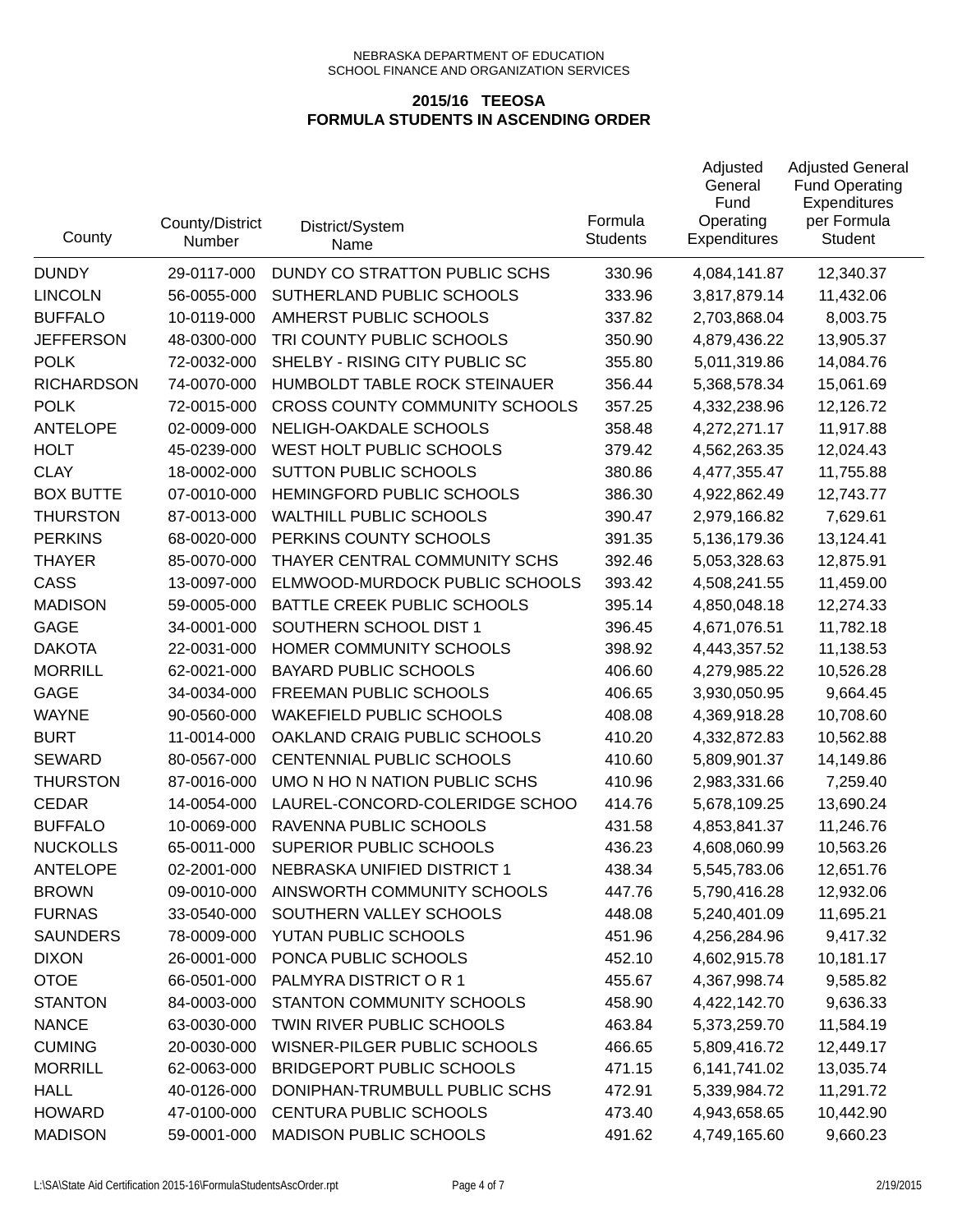| County              | County/District<br>Number | District/System<br>Name             | Formula<br><b>Students</b> | Adjusted<br>General<br>Fund<br>Operating<br><b>Expenditures</b> | <b>Adjusted General</b><br><b>Fund Operating</b><br>Expenditures<br>per Formula<br><b>Student</b> |
|---------------------|---------------------------|-------------------------------------|----------------------------|-----------------------------------------------------------------|---------------------------------------------------------------------------------------------------|
| <b>KIMBALL</b>      | 53-0001-000               | KIMBALL PUBLIC SCHOOLS              | 496.82                     | 5,451,408.36                                                    | 10,972.50                                                                                         |
| <b>FILLMORE</b>     | 30-0025-000               | FILLMORE CENTRAL PUBLIC SCHS        | 500.18                     | 5,014,180.76                                                    | 10,024.67                                                                                         |
| <b>LINCOLN</b>      | 56-0037-000               | HERSHEY PUBLIC SCHOOLS              | 500.83                     | 5,492,908.36                                                    | 10,967.64                                                                                         |
| <b>LANCASTER</b>    | 55-0148-000               | MALCOLM PUBLIC SCHOOLS              | 504.64                     | 5,063,521.73                                                    | 10,033.97                                                                                         |
| <b>JOHNSON</b>      | 49-0050-000               | JOHNSON CO CENTRAL PUBLIC SCHS      | 518.54                     | 5,254,474.06                                                    | 10,133.20                                                                                         |
| <b>DODGE</b>        | 27-0594-000               | LOGAN VIEW PUBLIC SCHOOLS           | 520.97                     | 5,564,380.86                                                    | 10,680.86                                                                                         |
| <b>HALL</b>         | 40-0083-000               | WOOD RIVER RURAL SCHOOLS            | 532.79                     | 5,912,162.33                                                    | 11,096.52                                                                                         |
| <b>BURT</b>         | 11-0001-000               | TEKAMAH-HERMAN COMMUNITY SCHS       | 536.91                     | 5,633,539.63                                                    | 10,492.51                                                                                         |
| <b>BOONE</b>        | 06-0001-000               | <b>BOONE CENTRAL SCHOOLS</b>        | 538.47                     | 7,323,331.55                                                    | 13,600.14                                                                                         |
| <b>THURSTON</b>     | 87-0017-000               | <b>WINNEBAGO PUBLIC SCHOOLS</b>     | 540.73                     | 4,790,684.03                                                    | 8,859.70                                                                                          |
| CASS                | 13-0032-000               | LOUISVILLE PUBLIC SCHOOLS           | 552.59                     | 5,402,464.72                                                    | 9,776.68                                                                                          |
| <b>SALINE</b>       | 76-0082-000               | WILBER-CLATONIA PUBLIC SCHOOLS      | 552.66                     | 5,127,408.39                                                    | 9,277.74                                                                                          |
| <b>BUFFALO</b>      | 10-0002-000               | <b>GIBBON PUBLIC SCHOOLS</b>        | 560.49                     | 5,555,277.68                                                    | 9,911.46                                                                                          |
| VALLEY              | 88-0005-000               | ORD PUBLIC SCHOOLS                  | 561.90                     | 5,394,988.77                                                    | 9,601.32                                                                                          |
| <b>WASHINGTON</b>   | 89-0024-000               | ARLINGTON PUBLIC SCHOOLS            | 568.88                     | 5,849,788.38                                                    | 10,283.01                                                                                         |
| <b>LANCASTER</b>    | 55-0161-000               | RAYMOND CENTRAL PUBLIC SCHOOLS      | 572.91                     | 5,844,324.87                                                    | 10,201.20                                                                                         |
| <b>WASHINGTON</b>   | 89-0003-000               | FORT CALHOUN COMMUNITY SCHS         | 586.37                     | 5,644,200.13                                                    | 9,625.72                                                                                          |
| <b>DODGE</b>        | 27-0595-000               | NORTH BEND CENTRAL PUBLIC SCHS      | 586.72                     | 6,165,094.33                                                    | 10,507.68                                                                                         |
| <b>BUTLER</b>       | 12-0056-000               | DAVID CITY PUBLIC SCHOOLS           | 602.37                     | 7,071,801.50                                                    | 11,740.03                                                                                         |
| CASS                | 13-0056-000               | CONESTOGA PUBLIC SCHOOLS            | 609.55                     | 6,325,338.84                                                    | 10,377.12                                                                                         |
| <b>CHASE</b>        | 15-0010-000               | <b>CHASE COUNTY SCHOOLS</b>         | 614.01                     | 5,955,510.72                                                    | 9,699.30                                                                                          |
| <b>CHERRY</b>       | 16-0006-000               | VALENTINE COMMUNITY SCHOOLS         | 627.49                     | 8,332,744.01                                                    | 13,279.44                                                                                         |
| <b>PIERCE</b>       | 70-0002-000               | PIERCE PUBLIC SCHOOLS               | 634.62                     | 6,641,753.00                                                    | 10,465.74                                                                                         |
| <b>SHERIDAN</b>     | 81-0010-000               | <b>GORDON-RUSHVILLE PUBLIC SCHS</b> | 637.54                     | 8,311,100.67                                                    | 13,036.20                                                                                         |
| <b>MERRICK</b>      | 61-0004-000               | CENTRAL CITY PUBLIC SCHOOLS         | 644.92                     | 7,318,755.32                                                    | 11,348.32                                                                                         |
| <b>NUCKOLLS</b>     | 65-2005-000               | SOUTH CENTRAL NEBRASKA UNIFIED      | 649.99                     | 8,093,893.85                                                    | 12,452.31                                                                                         |
| <b>SCOTTS BLUFF</b> | 79-0031-000               | MITCHELL PUBLIC SCHOOLS             | 654.91                     | 6,087,552.65                                                    | 9,295.26                                                                                          |
| <b>HOWARD</b>       | 47-0001-000               | ST PAUL PUBLIC SCHOOLS              | 676.22                     | 6,278,779.32                                                    | 9,285.15                                                                                          |
| <b>SEWARD</b>       | 80-0005-000               | MILFORD PUBLIC SCHOOLS              | 677.01                     | 7,374,673.49                                                    | 10,893.04                                                                                         |
| <b>OTOE</b>         | 66-0027-000               | SYRACUSE-DUNBAR-AVOCA SCHOOLS       | 693.70                     | 6,657,255.77                                                    | 9,596.75                                                                                          |
| <b>HOLT</b>         | 45-0007-000               | O'NEILL PUBLIC SCHOOLS              | 734.62                     | 8,268,454.20                                                    | 11,255.49                                                                                         |
| <b>KEARNEY</b>      | 50-0503-000               | MINDEN PUBLIC SCHOOLS               | 756.66                     | 7,894,932.86                                                    | 10,433.90                                                                                         |
| <b>PLATTE</b>       | 71-0005-000               | LAKEVIEW COMMUNITY SCHOOLS          | 757.83                     | 8,023,777.69                                                    | 10,587.86                                                                                         |
| <b>CUSTER</b>       | 21-0025-000               | <b>BROKEN BOW PUBLIC SCHOOLS</b>    | 766.86                     | 8,557,967.82                                                    | 11,159.72                                                                                         |
| <b>CUMING</b>       | 20-0001-000               | WEST POINT PUBLIC SCHOOLS           | 770.17                     | 8,229,016.66                                                    | 10,684.61                                                                                         |
| <b>DOUGLAS</b>      | 28-0015-000               | DOUGLAS CO WEST COMMUNITY SCHS      | 782.21                     | 7,580,087.72                                                    | 9,690.54                                                                                          |
| <b>RICHARDSON</b>   | 74-0056-000               | <b>FALLS CITY PUBLIC SCHOOLS</b>    | 789.10                     | 7,967,040.56                                                    | 10,096.35                                                                                         |
| <b>NEMAHA</b>       | 64-0029-000               | <b>AUBURN PUBLIC SCHOOLS</b>        | 798.10                     | 8,025,094.45                                                    | 10,055.22                                                                                         |
| <b>SAUNDERS</b>     | 78-0001-000               | ASHLAND-GREENWOOD PUBLIC SCHS       | 815.35                     | 7,840,027.01                                                    | 9,615.57                                                                                          |
| <b>KEITH</b>        | 51-0001-000               | OGALLALA PUBLIC SCHOOLS             | 818.43                     | 8,627,831.00                                                    | 10,541.89                                                                                         |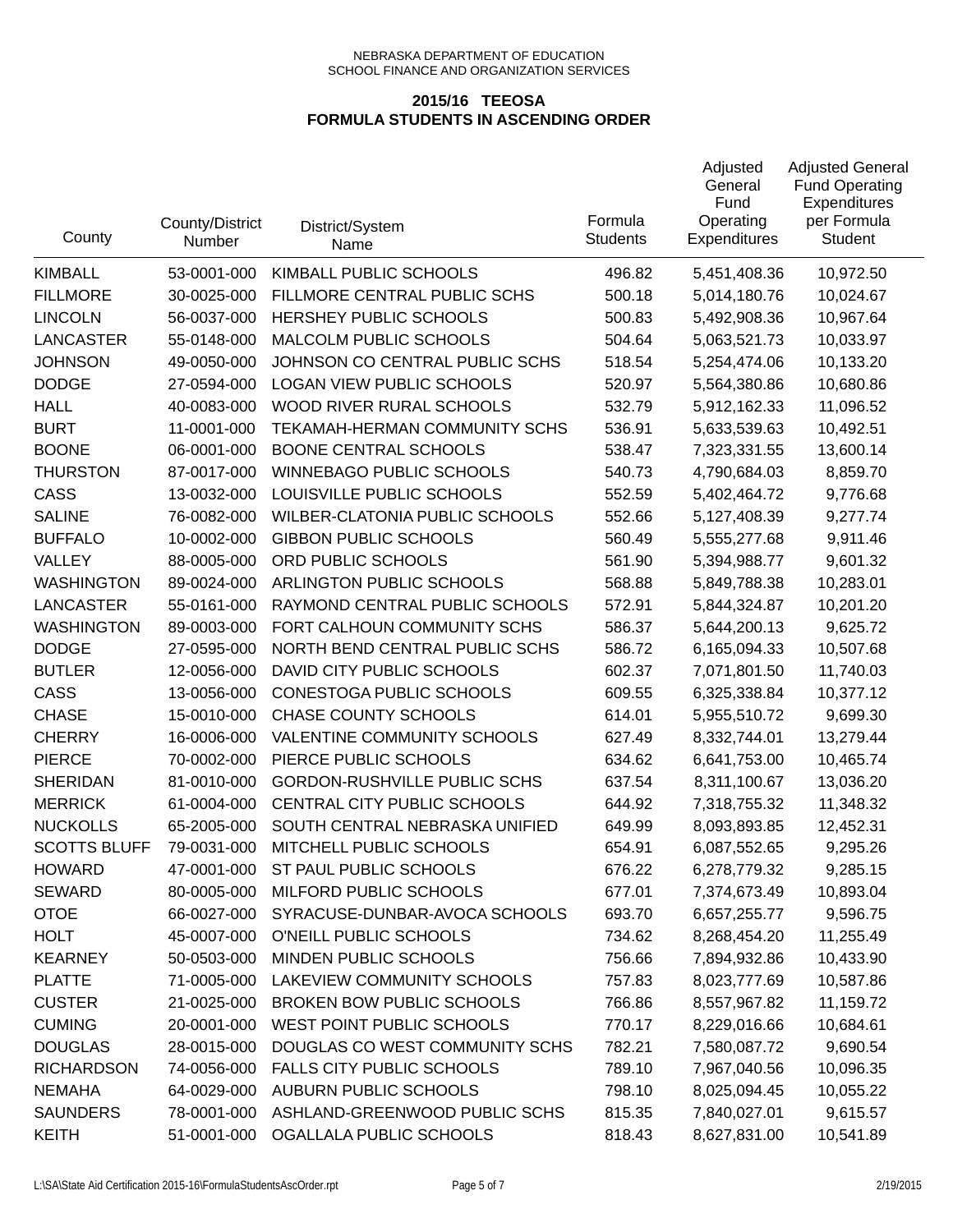| County              | County/District<br>Number | District/System<br>Name            | Formula<br><b>Students</b> | Adjusted<br>General<br>Fund<br>Operating<br><b>Expenditures</b> | <b>Adjusted General</b><br><b>Fund Operating</b><br>Expenditures<br>per Formula<br><b>Student</b> |
|---------------------|---------------------------|------------------------------------|----------------------------|-----------------------------------------------------------------|---------------------------------------------------------------------------------------------------|
| <b>DAWES</b>        | 23-0002-000               | <b>CHADRON PUBLIC SCHOOLS</b>      | 840.05                     | 8,954,599.73                                                    | 10,659.57                                                                                         |
| <b>ADAMS</b>        | 01-0090-000               | ADAMS CENTRAL PUBLIC SCHOOLS       | 844.49                     | 9,973,430.21                                                    | 11,809.96                                                                                         |
| <b>JEFFERSON</b>    | 48-0008-000               | <b>FAIRBURY PUBLIC SCHOOLS</b>     | 857.97                     | 8,818,744.99                                                    | 10,278.59                                                                                         |
| <b>WAYNE</b>        | 90-0017-000               | <b>WAYNE COMMUNITY SCHOOLS</b>     | 868.80                     | 8,653,970.68                                                    | 9,960.80                                                                                          |
| <b>DAWSON</b>       | 24-0020-000               | <b>GOTHENBURG PUBLIC SCHOOLS</b>   | 920.98                     | 8,167,198.54                                                    | 8,867.99                                                                                          |
| <b>DAWSON</b>       | 24-0011-000               | <b>COZAD COMMUNITY SCHOOLS</b>     | 937.25                     | 8,467,567.67                                                    | 9,034.51                                                                                          |
| <b>SAUNDERS</b>     | 78-0039-000               | <b>WAHOO PUBLIC SCHOOLS</b>        | 955.25                     | 8,167,639.93                                                    | 8,550.23                                                                                          |
| <b>PHELPS</b>       | 69-0044-000               | HOLDREGE PUBLIC SCHOOLS            | 1,062.85                   | 9,907,881.99                                                    | 9,322.02                                                                                          |
| <b>SARPY</b>        | 77-0046-000               | SPRINGFIELD PLATTEVIEW COMMUNI     | 1,080.44                   | 11,303,351.18                                                   | 10,461.84                                                                                         |
| <b>HAMILTON</b>     | 41-0504-000               | <b>AURORA PUBLIC SCHOOLS</b>       | 1,182.96                   | 11,949,939.52                                                   | 10,101.75                                                                                         |
| <b>YORK</b>         | 93-0012-000               | YORK PUBLIC SCHOOLS                | 1,292.00                   | 11,218,142.36                                                   | 8,682.80                                                                                          |
| <b>CHEYENNE</b>     | 17-0001-000               | SIDNEY PUBLIC SCHOOLS              | 1,301.07                   | 11,214,689.40                                                   | 8,619.58                                                                                          |
| <b>OTOE</b>         | 66-0111-000               | NEBRASKA CITY PUBLIC SCHOOLS       | 1,344.90                   | 12,057,360.85                                                   | 8,965.28                                                                                          |
| <b>SEWARD</b>       | 80-0009-000               | SEWARD PUBLIC SCHOOLS              | 1,383.06                   | 13,195,084.45                                                   | 9,540.52                                                                                          |
| <b>RED WILLOW</b>   | 73-0017-000               | MC COOK PUBLIC SCHOOLS             | 1,387.72                   | 12,059,440.56                                                   | 8,690.09                                                                                          |
| <b>HALL</b>         | 40-0082-000               | NORTHWEST PUBLIC SCHOOLS           | 1,409.41                   | 11,322,788.43                                                   | 8,033.71                                                                                          |
| <b>BOX BUTTE</b>    | 07-0006-000               | ALLIANCE PUBLIC SCHOOLS            | 1,485.41                   | 13,364,274.13                                                   | 8,997.02                                                                                          |
| CASS                | 13-0001-000               | PLATTSMOUTH COMMUNITY SCHOOLS      | 1,648.12                   | 14,640,511.91                                                   | 8,883.15                                                                                          |
| <b>SALINE</b>       | 76-0002-000               | <b>CRETE PUBLIC SCHOOLS</b>        | 1,693.88                   | 13,992,064.72                                                   | 8,260.34                                                                                          |
| <b>COLFAX</b>       | 19-0123-000               | SCHUYLER COMMUNITY SCHOOLS         | 1,788.79                   | 14,255,909.06                                                   | 7,969.56                                                                                          |
| <b>DOUGLAS</b>      | 28-0059-000               | BENNINGTON PUBLIC SCHOOLS          | 1,894.77                   | 13,357,216.00                                                   | 7,049.51                                                                                          |
| LANCASTER           | 55-0145-000               | <b>WAVERLY SCHOOL DISTRICT 145</b> | 1,934.28                   | 15, 147, 430. 13                                                | 7,831.04                                                                                          |
| <b>SCOTTS BLUFF</b> | 79-0016-000               | <b>GERING PUBLIC SCHOOLS</b>       | 1,975.28                   | 16,174,815.38                                                   | 8,188.63                                                                                          |
| <b>GAGE</b>         | 34-0015-000               | BEATRICE PUBLIC SCHOOLS            | 1,997.13                   | 16,820,958.85                                                   | 8,422.56                                                                                          |
| <b>LANCASTER</b>    | 55-0160-000               | NORRIS SCHOOL DIST 160             | 2,112.07                   | 17,563,974.09                                                   | 8,315.99                                                                                          |
| <b>WASHINGTON</b>   | 89-0001-000               | <b>BLAIR COMMUNITY SCHOOLS</b>     | 2,261.18                   | 18,889,582.67                                                   | 8,353.85                                                                                          |
| <b>DAWSON</b>       | 24-0001-000               | LEXINGTON PUBLIC SCHOOLS           | 2,712.57                   | 23,206,916.13                                                   | 8,555.34                                                                                          |
| <b>DOUGLAS</b>      | 28-0054-000               | RALSTON PUBLIC SCHOOLS             | 3,061.59                   | 23,558,298.84                                                   | 7,694.79                                                                                          |
| <b>SCOTTS BLUFF</b> | 79-0032-000               | SCOTTSBLUFF PUBLIC SCHOOLS         | 3,157.17                   | 24,017,618.39                                                   | 7,607.32                                                                                          |
| <b>ADAMS</b>        | 01-0018-000               | HASTINGS PUBLIC SCHOOLS            | 3,499.80                   | 27,295,219.93                                                   | 7,799.09                                                                                          |
| <b>PLATTE</b>       | 71-0001-000               | COLUMBUS PUBLIC SCHOOLS            | 3,567.62                   | 26,833,108.12                                                   | 7,521.28                                                                                          |
| <b>DAKOTA</b>       | 22-0011-000               | SO SIOUX CITY COMMUNITY SCHS       | 3,763.72                   | 29,997,242.74                                                   | 7,970.11                                                                                          |
| <b>SARPY</b>        | 77-0037-000               | <b>GRETNA PUBLIC SCHOOLS</b>       | 3,836.96                   | 28,997,633.12                                                   | 7,557.45                                                                                          |
| <b>MADISON</b>      | 59-0002-000               | NORFOLK PUBLIC SCHOOLS             | 4,076.11                   | 29,694,282.35                                                   | 7,284.95                                                                                          |
| <b>LINCOLN</b>      | 56-0001-000               | NORTH PLATTE PUBLIC SCHOOLS        | 4,114.01                   | 32,127,708.55                                                   | 7,809.34                                                                                          |
| <b>DODGE</b>        | 27-0001-000               | <b>FREMONT PUBLIC SCHOOLS</b>      | 4,510.51                   | 33,003,503.80                                                   | 7,317.03                                                                                          |
| <b>BUFFALO</b>      | 10-0007-000               | <b>KEARNEY PUBLIC SCHOOLS</b>      | 5,214.08                   | 44,026,261.44                                                   | 8,443.72                                                                                          |
| <b>DOUGLAS</b>      | 28-0066-000               | <b>WESTSIDE COMMUNITY SCHOOLS</b>  | 5,953.61                   | 56,374,043.36                                                   | 9,468.89                                                                                          |
| <b>DOUGLAS</b>      | 28-0010-000               | ELKHORN PUBLIC SCHOOLS             | 7,352.10                   | 55,502,063.15                                                   | 7,549.15                                                                                          |
| <b>HALL</b>         | 40-0002-000               | <b>GRAND ISLAND PUBLIC SCHOOLS</b> | 9,061.23                   | 73,632,762.92                                                   | 8,126.13                                                                                          |